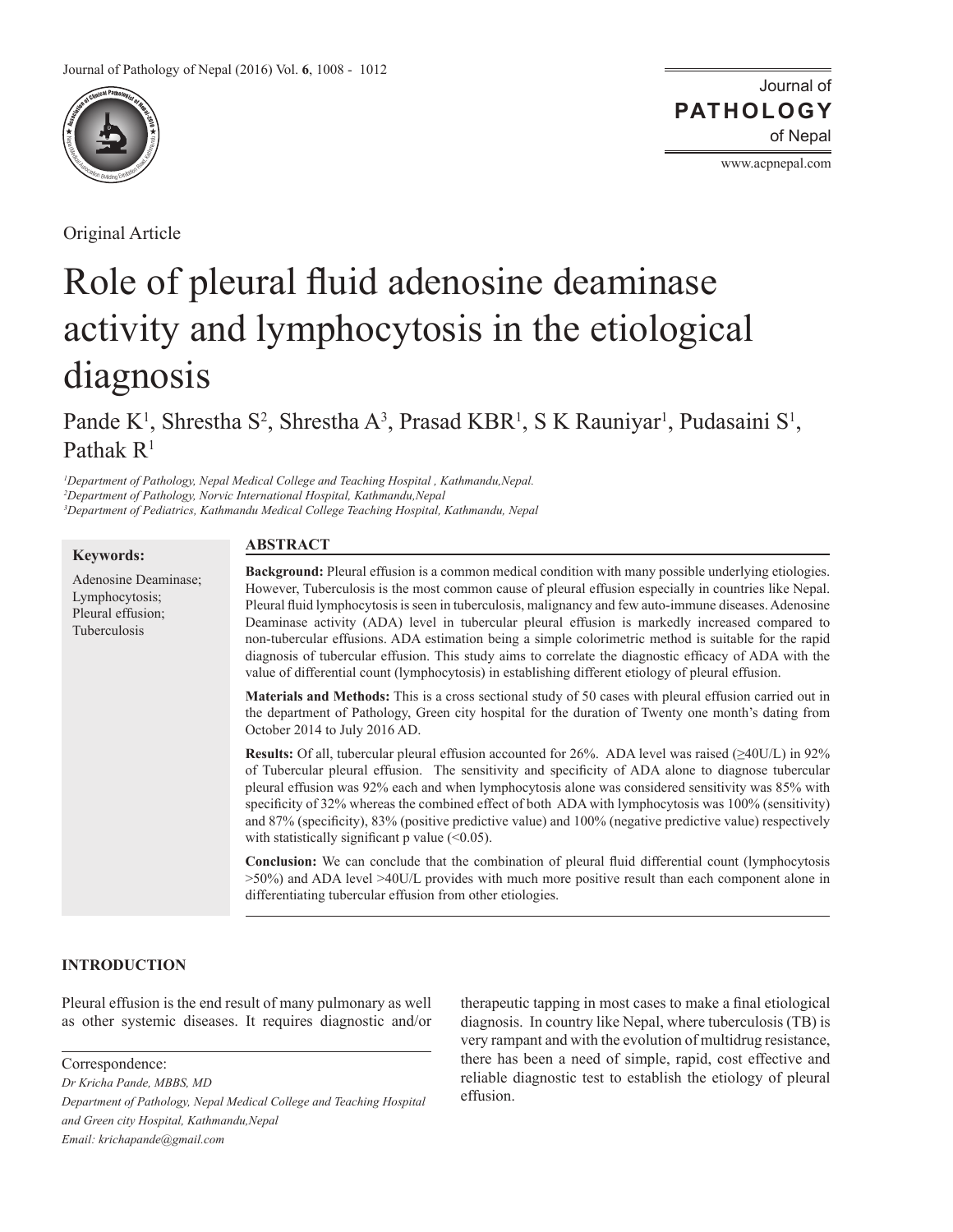The analysis of pleural fluid includes total and differential count, biochemical examination as well as cytology and microbiology depending upon the type of case. Neutrophilic predominant exudative effusions are due to acute processes whereas lymphocytic effusions have a much longer list of differential diagnoses. However, in areas with high incidence of tuberculosis, tuberculosis and malignancy are the most likely cause of lymphocytic pleural effusion.<sup>1</sup> Pleural fluid lymphocytosis can be seen in malignancy, collagen vascular disease, sarcoidosis and up to third of all transudates. Para pneumonic and emphysematous effusions are characterized by neutrophils-predominant, exudative effusions.<sup>2</sup>

Adenosine Deaminase activity (ADA) analysis in effusion as well as in serum are in practice as this is the cheapest test with high diagnostic value. Adenosine Deaminase is an enzyme in the purine salvage pathway required for converting adenosine to inosine. Its level is ten times higher in lymphocytes than in erythrocytes and particularly in T lymphocytes.3 ADA level in tubercular pleural effusion is markedly increased compared to non-tubercular effusions. ADA estimation being a simple colorimetric method is imminently suitable for the rapid diagnosis of tubercular effusion.<sup>4</sup> ADA levels in the pleural fluid are estimated by the spectrophotometric method described by Guisti.3

There has been a need to study the diagnostic efficacy of ADA and the value of differential count (lymphocytosis) in establishing the etiological diagnosis (tubercular versus non tubercular) pleural effusion, in countries like Nepal where the cost effectiveness of each test counts.

## **MATERIALS AND METHODS**

Study Design and samples: A cross sectional study was conducted in the department of pathology, Green city hospital for the duration of twenty-one months from October 2014 to July 2016. Clearance from the institutional review committee was obtained. The study comprised of 50 selected patients with pleural effusion (in-patients as well as OPD based). A thorough history, examination and confirmation of effusion by chest x-ray or ultrasound was

done in all patients. Pleural tapping was done by clinicians and radiologists under full aseptic precaution. Both ultrasound guided as well as blind tapping were included.

Pleural fluid analysis: The pleural fluid sent to the laboratory was analyzed for gross findings, biochemical findings, total and differential count of pleural fluid, ADA level in pleural effusion. The volume, color and transparency were noted in physical examination. Total count was obtained manually via neubaur chamber whereas Wright's stained slides were prepared for differential count. Lymphocytic effusions were defined as effusions with a lymphocyte count >50% of the total nucleated cells<sup>5</sup>.

The pleural fluid was analyzed for protein, albumin, sugar, lactate dehydrogenase (LDH) and ADA levels. Centrifuge preparation and cytology (Papaniculaou and Giemsa stain) for malignant cells were also done as and when required.

Special stain (AFB-TB) and gram stain: Ziehl Neelsen stain (AFB-TB) and Gram stain was done for the suspected patients of tuberculosis, pneumonia and lung abscess.

Presence of first or more than one of the following criteria was adopted to label a case as tuberculosis:

(1) Bacteriological confirmation of Mycobacterium tuberculosis (identification of the bacillus in the pleural fluid or biopsy specimen by stain or by culture);

(2) Histopathology finding of caseating granulomas;

(3) Radiological findings consistent with TB;

(4) Clinical presentation consistent with TB with positive tuberculin test (>20 mm indurations) with exclusion of other clinical considerations;

(5) Definite clinical and radiological improvement in 2 months of administration of exclusive anti-tubercular treatment.

| Table 1. Causes, genuer and age uistributions in pieural chusion |                |                  |                      |                   |  |  |
|------------------------------------------------------------------|----------------|------------------|----------------------|-------------------|--|--|
| <b>Diseases</b>                                                  | n (Number)     | $%$ (Percentage) | <b>Males/Females</b> | Age, years (mean) |  |  |
| Tuberculosis                                                     | 13             | 26               | 10/3                 | 34.6              |  |  |
| Infectious-Pneumonia                                             | 0.5            | 10               | 4/1                  | 54.8              |  |  |
| <b>COPD</b>                                                      | 09             | 18               | 6/3                  | 71.7              |  |  |
| Neoplastic                                                       | 0 <sub>3</sub> | h                | 2/1                  | 65.3              |  |  |
| Autoimmune                                                       | 0 <sub>1</sub> |                  | 0/1                  |                   |  |  |
| Idiopathic                                                       | 07             | 14               | 3/4                  | 57.0              |  |  |
| Trauma (RTA)                                                     | 04             | 08               | 4/0                  | 41.2              |  |  |
| Miscellaneous                                                    | 08             | 16               | 5/3                  | 47.0              |  |  |
| <b>Total</b>                                                     | 50             | <b>100</b>       | 34/16                | 53.0              |  |  |

|  |  |  | Table 1: Causes, gender and age distributions in pleural effusion |
|--|--|--|-------------------------------------------------------------------|
|  |  |  |                                                                   |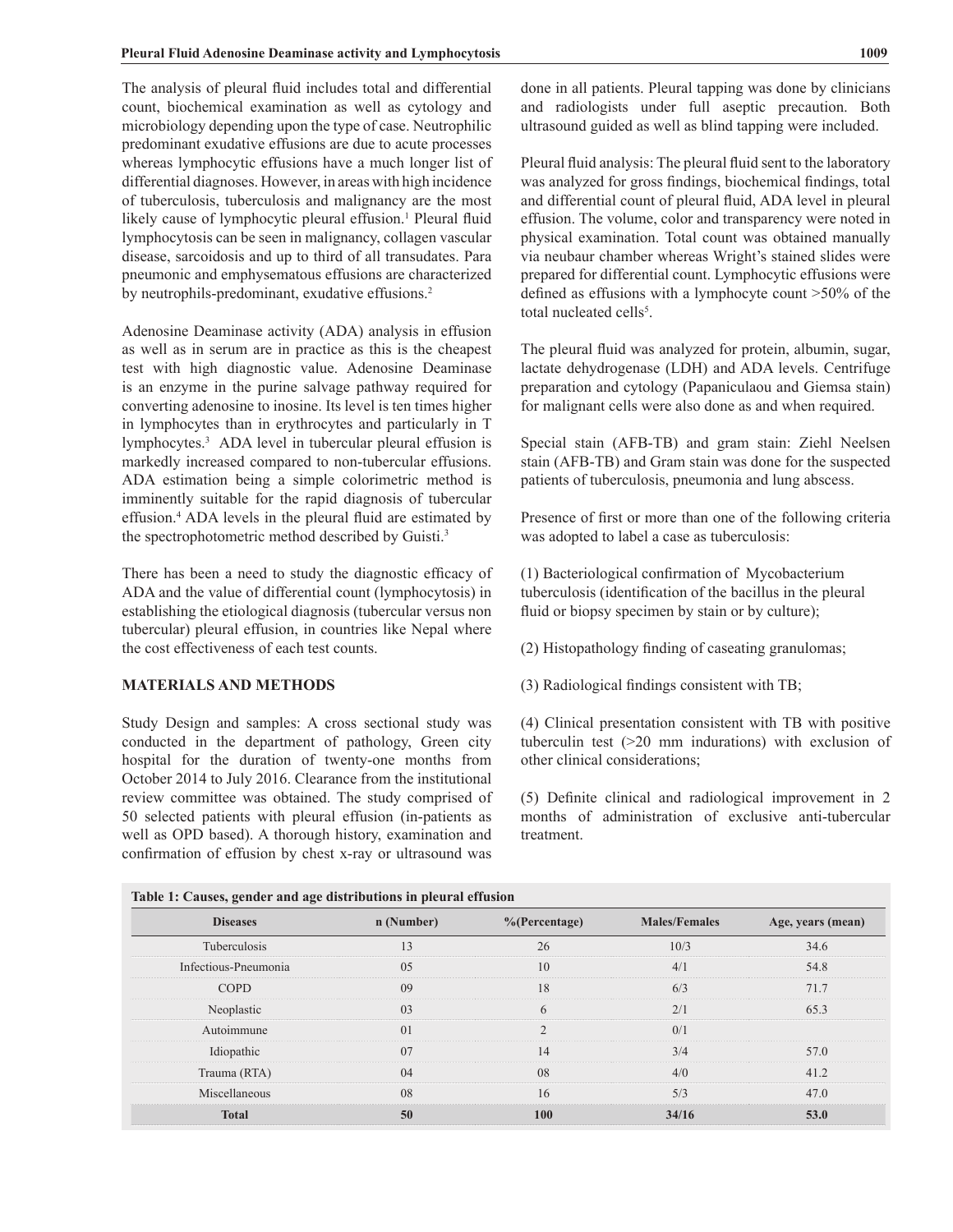**Table 2: ADA activity in tuberculous and non tuberculous pleural effusion**

| <b>ADA</b> in Pleural fluid(<br>U/L) | <b>Tuberculosis</b><br>pleural effu- | <b>Non Tubercu-</b><br>lous pleural<br>effusion | Total |
|--------------------------------------|--------------------------------------|-------------------------------------------------|-------|
| More than $40U/L$                    |                                      |                                                 |       |
| Less than $40$ UL                    |                                      | 34                                              |       |
| Total                                |                                      |                                                 |       |

#### **Table 3: Differential lymphocyte count in tuberculous and non tuberculous pleural effusion**

| Lymphocyte count in<br>pleural fluid | <b>Tuberculous</b><br>pleural effu-<br>sion | <b>Non Tubercu-</b><br>lous pleural<br>effusion | Total |
|--------------------------------------|---------------------------------------------|-------------------------------------------------|-------|
| $> 50\%$                             |                                             |                                                 |       |
| $< 50\%$                             |                                             |                                                 |       |
| <b>Total</b>                         |                                             |                                                 |       |

|  | Table 4: Comparison between ADA activity and Lymphocytosis in tuberculous and non tuberculous pleural effusion |  |
|--|----------------------------------------------------------------------------------------------------------------|--|
|  |                                                                                                                |  |

| ADA and Lymphocytosis (pleural fluid)      | Tuberculous pleural effusion | Non Tuberculous pleural ef-<br>fusion | <b>Total</b> | P value : |
|--------------------------------------------|------------------------------|---------------------------------------|--------------|-----------|
| $>$ 40 u/l and $>$ 50% Lymphocytosis       |                              |                                       |              |           |
| $\leq$ 40 u/l and $\leq$ 50% Lymphocytosis | 00                           |                                       |              |           |
| Total                                      |                              |                                       |              |           |

Effusion was called malignant when pleural fluid cytology or pleural biopsy showed evidence of malignancy or if the patient had proved metastatic malignancy with no other detectable cause of effusion.2,6

Determination of ADA level: Adenosine Deaminase was estimated by Giusti and Galanti colorimetric method (spectrophotometric method).3 The ADA value 30-40 Unit/liter (U/L) was kept as suspected whereas 40-60 U/L was taken as strong suspect and more than 60 U/L was considered as positive for tuberculosis. All cases within the range 30-40 U/L were considered negative if clinical features did not correlate. Since the most widely accepted cut-off level of ADA for the diagnosis of tubercular pleural effusion is 40 U/L, in this present study we took  $ADA \ge 40$  $U/L$  as in agreement with other studies.<sup>6</sup> So, strong suspects were also considered as positive if other clinical features were suggestive of Tuberculosis.

#### **Statistical analysis**

The results were subjected to manual analysis. Mean, percentage, Chi squared tests (with Fischer's exact correction), sensitivity, specificity, positive and negative predictive value were calculated.

# **RESULTS**

Both male and female patients in the age group of 16 to 87 years were included. Thirteen (26%) out of fifty (50) patients had tuberculosis. The mean age of the patients with tuberculosis pleural effusion (n=13) was 34.6years (Range: 18-65); there were 10 males. The mean age of patients with non tuberculosis pleural effusion (n= 37) was 56. 2 years (Range 16-87); there were 24 males. Causes of non tubercular pleural effusions were Para pneumonic effusions, COPD, Trauma, miscellaneous, Idiopathic, Neoplastic and autoimmune causes.

Etiology, age and gender distribution are depicted in Table 1. Our study showed 92% of the tubercular pleural effusion had ADA level of more than or equal to 40 U/L and most of the non-tubercular origin of effusion had ADA lower than the cut off value which was expected, illustrated numerically on Table 2.

Table 3 shows that Lymphocytosis was more in tubercular pleural effusion (87%) as well as in non-tubercular effusion (68%). Table 4 and 5 shows the correlation between ADA activity and Lymphocytosis.

The sensitivity and specificity of ADA alone to diagnose tubercular pleural effusion was 92% each and when lymphocyte alone was considered sensitivity was 85% with specificity of 32% whereas the combined effect of ADA in effusion with pleural fluid lymphocytosis was 100% (sensitivity) and 87% (specificity), 83% (positive predictive value) and 100% (negative predictive value) respectively with statistically significant p value  $(<0.05)$ .

## **DISCUSSION**

Tuberculosis is a common cause of pleural effusion<sup>7</sup> especially in Nepal. The incidence of tuberculosis is increasing worldwide.<sup>8</sup> Although tubercular pleural effusion can resolve spontaneously but up to 65% untreated tubercular pleural effusion can develop active tuberculosis.<sup>9</sup> So, rapid and accurate diagnosis and prompt treatment is necessary for tubercular pleural effusion. Whenever a patient of pleural effusion presents, the usual investigation is in the form of gross, microscopic and biochemical parameters including ADA level. Although lymphocytic predominant fluid is usually seen in tubercular pleural effusion but all lymphocytic predominant fluid can't be tubercular, it could be malignant.<sup>10</sup> Piras et al were one of the earliest workers who studied ADA activity in pleural effusion of different etiology and concluded that the tubercular pleural fluid ADA activity was significantly higher when compared to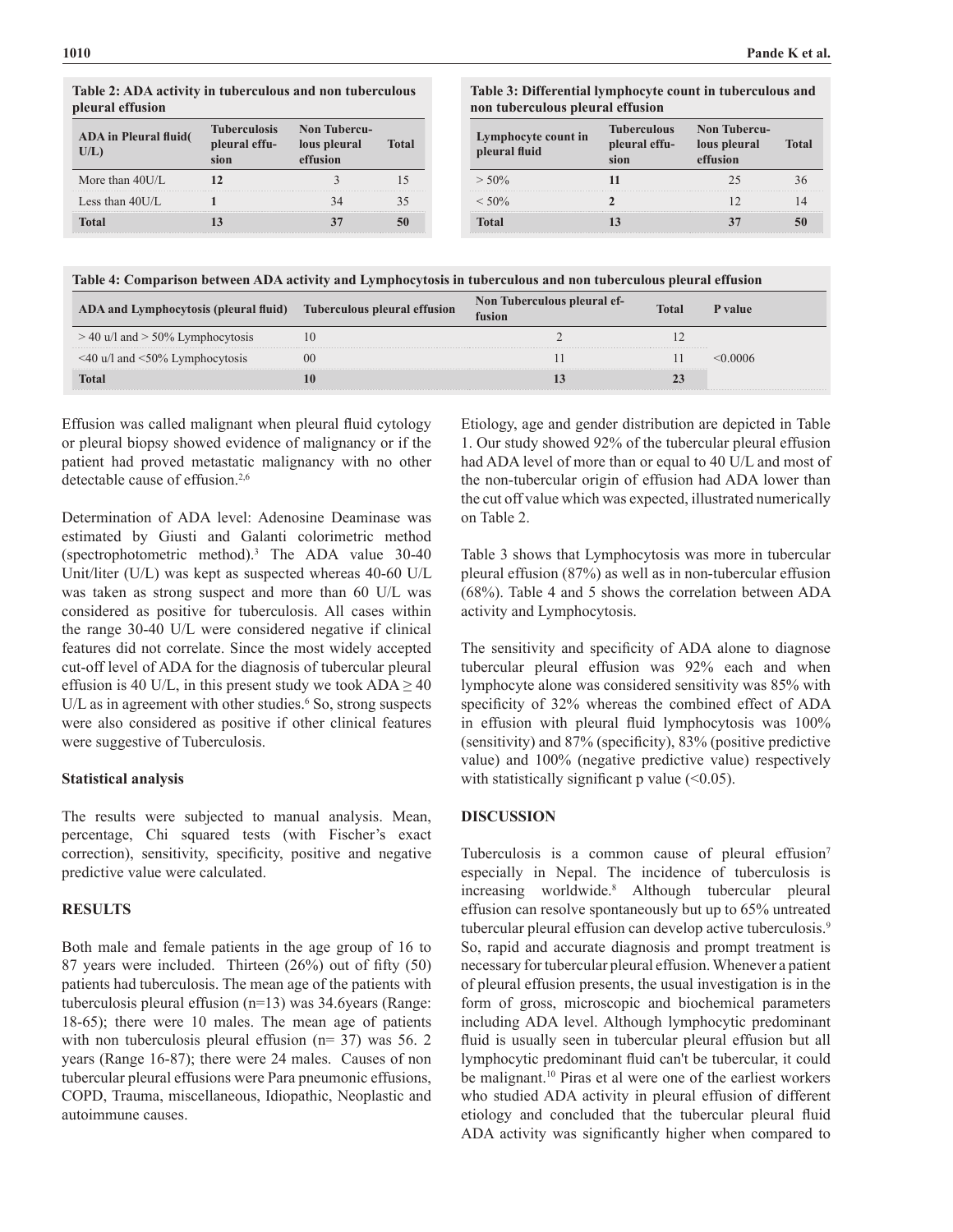| Criteria used to diagnose Tuberculosis |                                    |              |                 |         |         |
|----------------------------------------|------------------------------------|--------------|-----------------|---------|---------|
| <b>ADA</b> level                       | <b>Pleural fluid Lymphocytosis</b> | Sensitivity% | Specificity $%$ | $PPV\%$ | $NPV\%$ |
| >40U/L                                 | $\overline{\phantom{a}}$           | 92%          | 92%             | 80%     | 97%     |
| >40U/L                                 | $>50\%$ Lymphocytosis              | $100\%$      | 87%             | 83%     | $100\%$ |
| $\overline{\phantom{a}}$               | $> 50\%$ Lymphocytosis             | 85%          | 32%             | 31%     | 86%     |

**Table 5: Comparison of ADA activity, Lymphocytosis in pleural fluid and combined value showing sensitivity, specificity, Positive predictive value (PPV) and negative predictive value (NPV)**

different non tubercular cases<sup>11</sup> which is similar to this study.

The immediate cause of the effusion in TB is a delayed hypersensitivity response to mycobacterial antigen in the pleural space. For this reason microbiological analyses are often negative and limited by the lengthy delay in obtaining results. In areas with high TB prevalence, pleural fluid ADA levels greater than 40 U/l argue strongly for TB; in contrast, low levels of pleural ADA have high negative predictive value in low-prevalence countries.<sup>12</sup> The presence of ADA in pleural fluid reflects cellular immune response in pleural cavity and in particular, the activation of  $T$  lymphocytes.<sup>13</sup> ADA has gained increasing attention as a diagnostic tool, especially in countries where the prevalence of TB is high. It achieves a high sensitivity (90 to 100%) and is inexpensive and easy to measure.<sup>14</sup>

In this present study, tuberculosis accounted for 26% of all cases. ADA level was raised  $(\geq 40 U/L)$  in 92% of tubercular pleural effusion which correlates well with the conclusion made by Castro et al, in which they stated that adenosine Deaminase level < 40 IU/L virtually excludes tuberculosis in lymphocytic pleural effusions.15 Non-tubercular causes of pleural effusion were COPD, miscellaneous causes (which included cholelithiasis, anemia, fever-PUO, laparotomy, UGI bleeding, renal diseases), idiopathic cases, parapneunomic effusion, road traffic accident, malignancy and auto-immune (rheumatoid arthritis).

The sensitivity and specificity of ADA alone was 92% each in this study which correlates well with other studies<sup>7,16</sup> whereas the sensitivity improved to 100% when the value of lymphocytosis was combined with pleural fluid ADA levels. The results correlated well with other researchers.<sup>7,15</sup> Devkota et al studied 100 cases of pleural effusions in which they found out that mean ADA level was  $105.8 +$ 67.23 in TB which was much higher than other etiologies. The sensitivity of ADA was 90.8% with specificity of 82.8% when the cut off value was 42.9%.<sup>16</sup> The sensitivity and specificity of ADA alone to diagnose tubercular pleural effusion was 92% each and when lymphocyte alone was considered sensitivity was 85% with specificity of 32% whereas the combined effect of ADA in effusion with pleural fluid lymphocytosis was 100% (sensitivity) and 87% (specificity), 83% (positive predictive value) and 100% (negative predictive value) respectively with statistically significant p value  $( $0.05$ ).$ 

From this data, it can be concluded that the combination of pleural fluid differential count (lymphocytosis >50%) and ADA level  $(\geq 40U/L)$  provides us with much more positive result than each component alone. Mehta et al studied 171 patients which showed that pleural fluid ADA >40U/l yielded 85.7% sensitivity, 80.8% specificity, 75% positive predictive value and 89.5% negative predictive value. The median ADA for TB effusion was 51.8 IU/ml. Hence they concluded pleural fluid ADA is cost effective and good screening test for diagnosis of tuberculosis.<sup>6</sup> Castro et al studied 410 cases of lymphocytic pleural effusion. The negative predictive value of the ADA test was very high (99%) similar to the present case. They also stated that with the decline in the prevalence of tuberculous pleural effusion in some areas, the positive predictive value of pleural fluid ADA also declines but the negative predictive value remains high.<sup>15</sup> Besides, lymphocyte count and ADA level in pleural fluid, even other parameters like protein, sugar and red blood cell counts will also help to build up a conclusion towards etiology as stated by Liam et al. This study showed that a higher proportion of patients with tuberculosis had lymphocyte predominant effusion and tuberculous effusion had higher lymphocyte percentage, lower red cell count and higher protein content. However, there was considerable overlap of these characteristics in maliganant and tubercular effusions.<sup>17</sup>

Newer school of thoughts has been provided by a study done by Mohan et al suggesting that the combined use of adenosine Deaminase activity along with lymphocyte neutrophils ratio would provide a more efficient means for diagnosing tuberculosis pleuritis than the use of ADA alone.18 Measuring the isoenzymes of ADA particularly estimation of activity of both ADA-1 and ADA-2 isoenzymes and 2'-deoxyadenosine/adenosine activity ratio also improvises the diagnostic efficacy according to Desai et al<sup>19</sup> and Safianowska et al.<sup>20</sup>

## **CONCLUSION**

In conclusion, this can be stated that the measurement of ADA level in pleural fluid in combination with the differential count of pleural fluid will give best results to categorize and to rule in the diagnosis of tubercular pleural effusion. The ADA is relatively inexpensive, easy to perform and less time consuming test whereas lymphocytosis in pleural fluid being an easily available test, these tests are